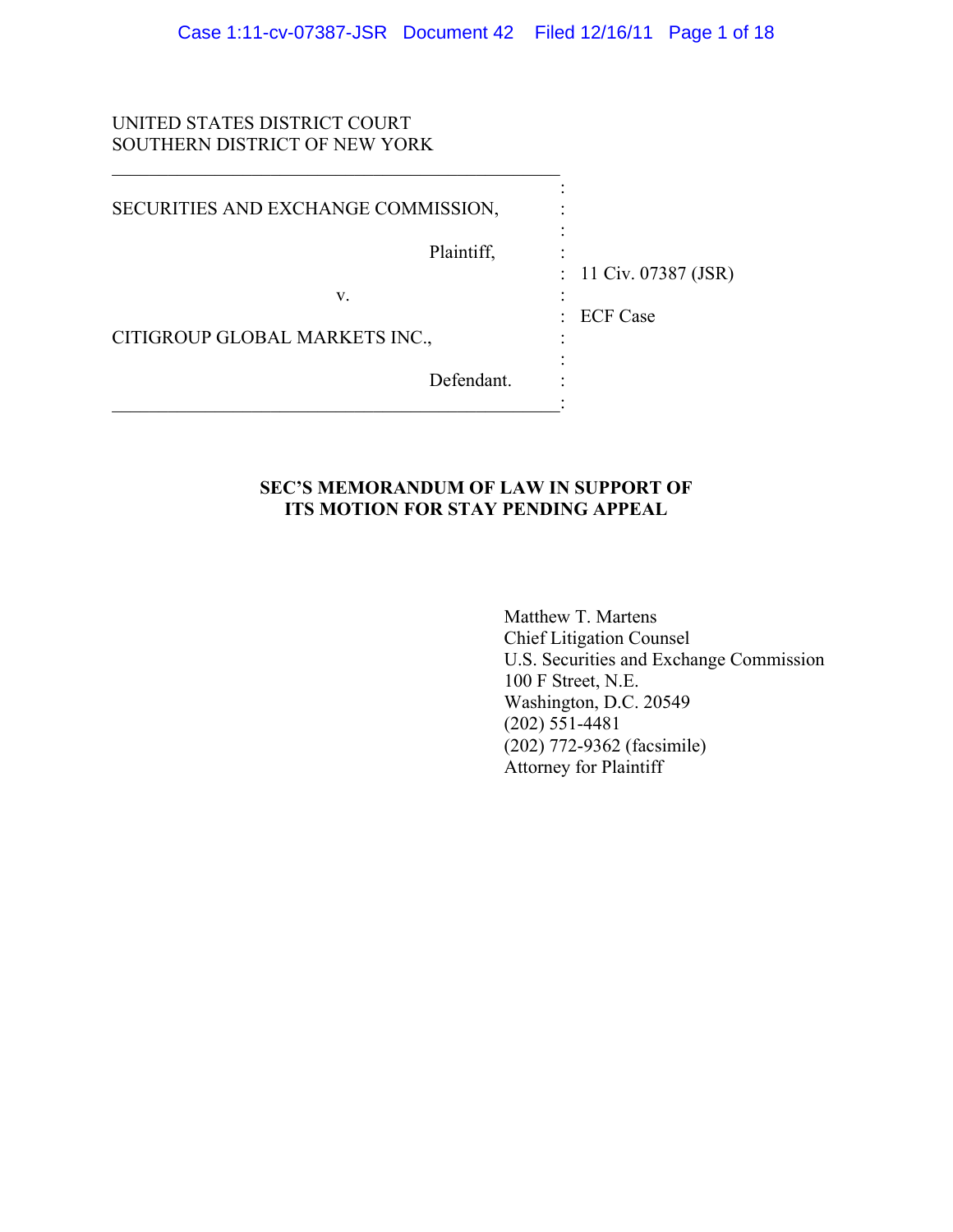# **TABLE OF CONTENTS**

| $I_{\cdot}$ |                 |    |                                                                            |  |
|-------------|-----------------|----|----------------------------------------------------------------------------|--|
| $\prod$ .   |                 |    | To The Extent This Court Retains Jurisdiction, A Stay Of These Proceedings |  |
|             | A.              |    |                                                                            |  |
|             |                 | 1. |                                                                            |  |
|             |                 | 2. |                                                                            |  |
|             |                 | 3. |                                                                            |  |
|             | B.              |    | The Commission and investors it protects will suffer irreparable harm      |  |
|             | $\mathcal{C}$ . |    |                                                                            |  |
|             |                 |    |                                                                            |  |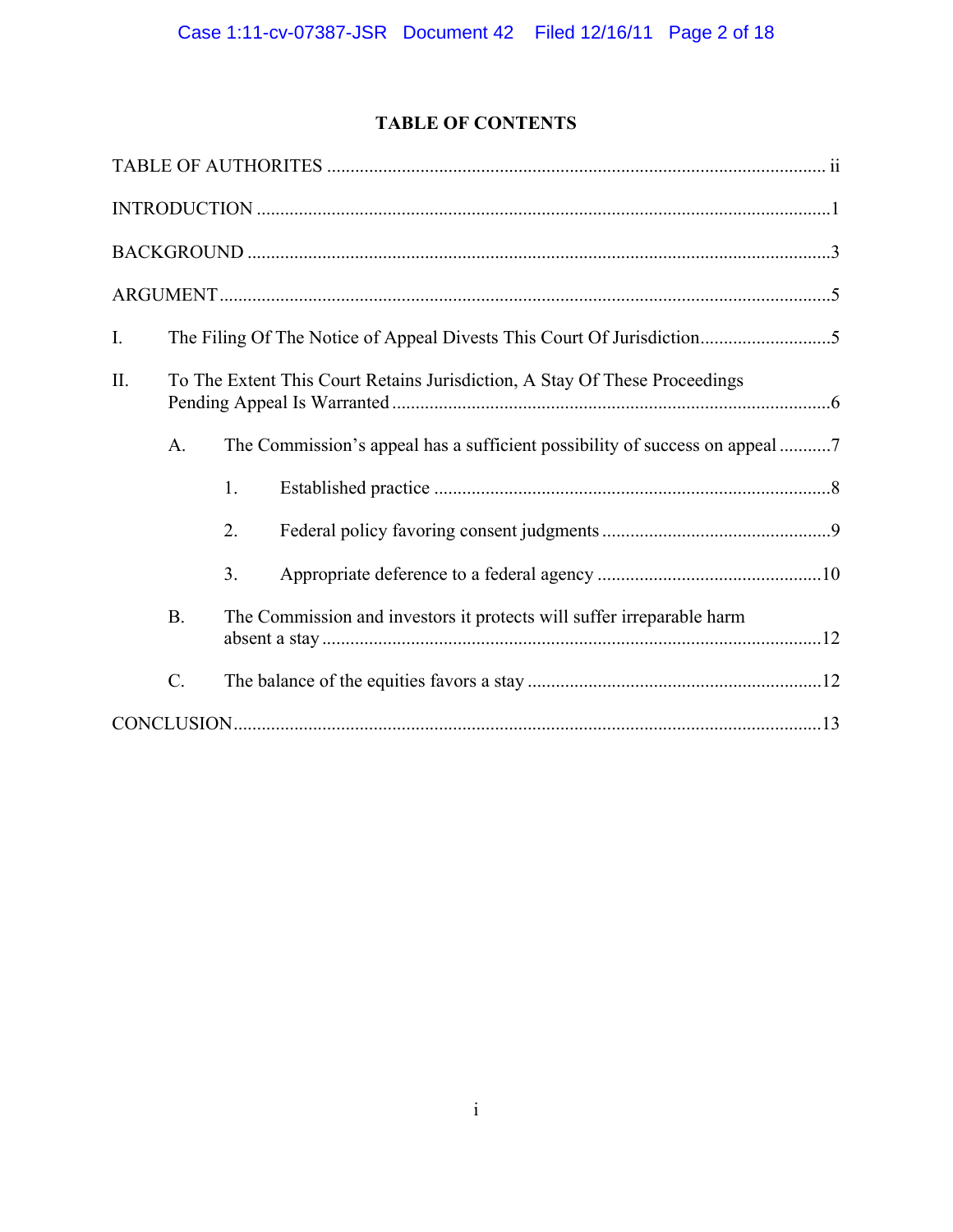# **TABLE OF AUTHORITIES**

# **FEDERAL CASES**

| Alaska ex rel. Atty Gen. Botelho v. Hoffman-La Roche Inc., Number Civ. A. 01         |  |
|--------------------------------------------------------------------------------------|--|
| Board of Trade of the City of Chicago v. SEC, 883 F.2d 525 (7th Cir. 1989)11, 12, 13 |  |
| Brenntag Int'l Chems., Inc. v. Bank of India, 175 F.3d 245                           |  |
|                                                                                      |  |
|                                                                                      |  |
|                                                                                      |  |
|                                                                                      |  |
|                                                                                      |  |
|                                                                                      |  |
|                                                                                      |  |
|                                                                                      |  |
|                                                                                      |  |
|                                                                                      |  |
| Oregon ex rel. Lane v. Lane Memorial Gardens, Civ. A. No. 89-110, 1989 WL            |  |
|                                                                                      |  |
|                                                                                      |  |
|                                                                                      |  |
|                                                                                      |  |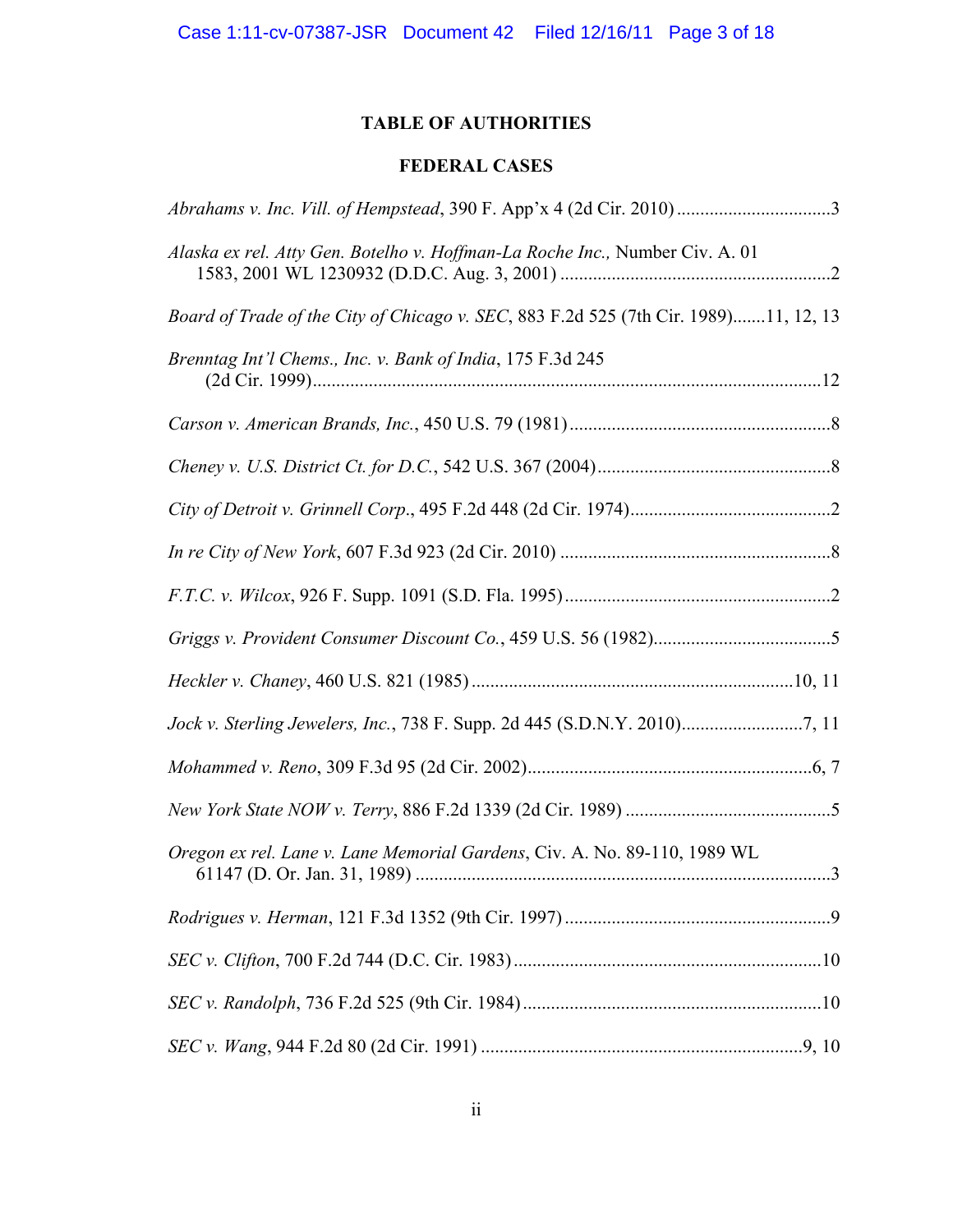| State of New York v. Dairylea Cooperative, Inc., 698 F.2d 567 (2d Cir. 1983)      |  |
|-----------------------------------------------------------------------------------|--|
|                                                                                   |  |
|                                                                                   |  |
|                                                                                   |  |
| United States v. AT&T, 552 F. Supp. 131 (D.D.C. 1982), aff'd sub nom. Maryland    |  |
| United States v. Akzo Coatings of America, Inc., 949 F.2d 1409 (6th Cir. 1991) 10 |  |
|                                                                                   |  |
| United States v. Cannons Eng'g Corp., 899 F.2d 79 (1st Cir. 1990) 10              |  |
| United States v. Delta Dental Plan of Arizona, Inc., 1995 U.S. Dist. LEXIS 9752   |  |
| United States v. Lexington-Fayette Urban County Government, 591 F.3d 484          |  |
|                                                                                   |  |
|                                                                                   |  |

# **FEDERAL STATUTES AND RULES**

Securities Act of 1933

# **MISCELLANEOUS**

18A Wright and Miller, *Federal Practice and Procedure* § 4443 (2d ed. 2002) ................9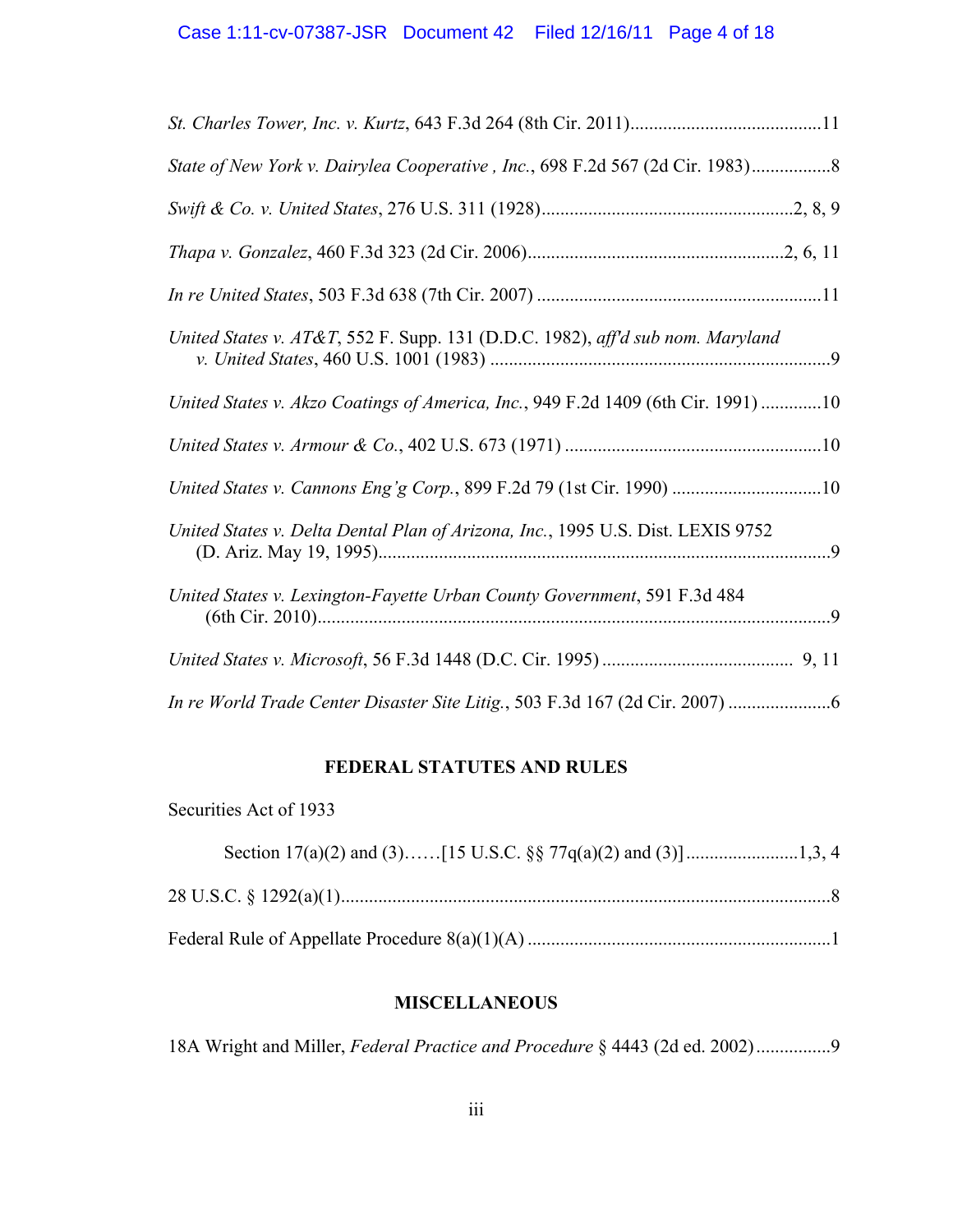# Case 1:11-cv-07387-JSR Document 42 Filed 12/16/11 Page 5 of 18

Black's Law Dictionary 410 (6th ed. 1990) .........................................................................9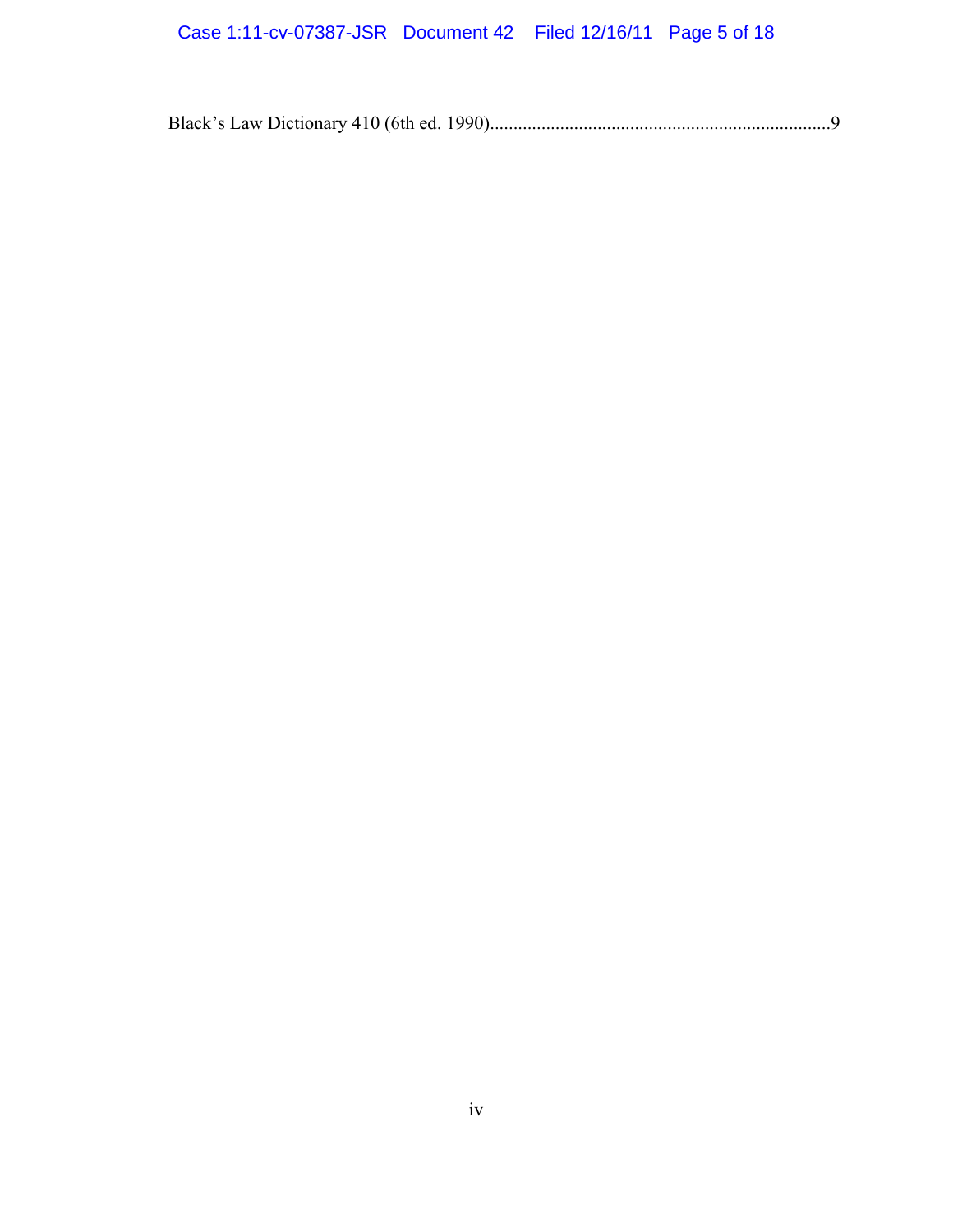Plaintiff U.S. Securities and Exchange Commission ("SEC" or "Commission") submits this memorandum of law in support of its motion for a stay of this matter pending appeal of the Court's Order dated November 28, 2011, rejecting the proposed consent judgment. For the reasons set forth below, the Commission's motion pursuant to Federal Rule of Appellate Procedure  $8(a)(1)(A)$  for a stay pending appeal should be granted to the extent that the Commission's Notice of Appeal does not divest this Court of jurisdiction to continue the proceedings while the appeal is pending.

## **INTRODUCTION**

On October 19, 2011, the Commission filed a complaint against Citigroup Global Markets, Inc. ("Citigroup") alleging violations of Sections 17(a)(2) and (3) of the Securities Act of 1933 ("Securities Act"). That same day, the Commission submitted to the Court a proposed consent judgment providing for injunctive relief and requiring that Citigroup make a payment of \$285 million as well as implement and maintain certain business reforms relating to mortgage-related securities offerings. At the invitation of the Court, the Commission submitted a brief explaining the legal basis and rationale for the proposed consent judgment. The SEC's submission set forth the agency's view that the proposed consent judgment reasonably reflects the scope of relief likely to be obtained by the Commission under the applicable law if successful at a trial on the merits, taking into account the litigation risks likely to be presented, the benefits of avoiding those risks, the willingness of Citigroup to consent to a judgment and not deny liability, and the opportunity to detail publicly in this forum the factual conclusions that led the Commission to pursue this action. The SEC also explained that the proposed settlement would allow the Commission to devote resources that may have been required for this matter to investigations and enforcement actions directed to other fraud and misconduct resulting in loss and harm to investors not before the Court.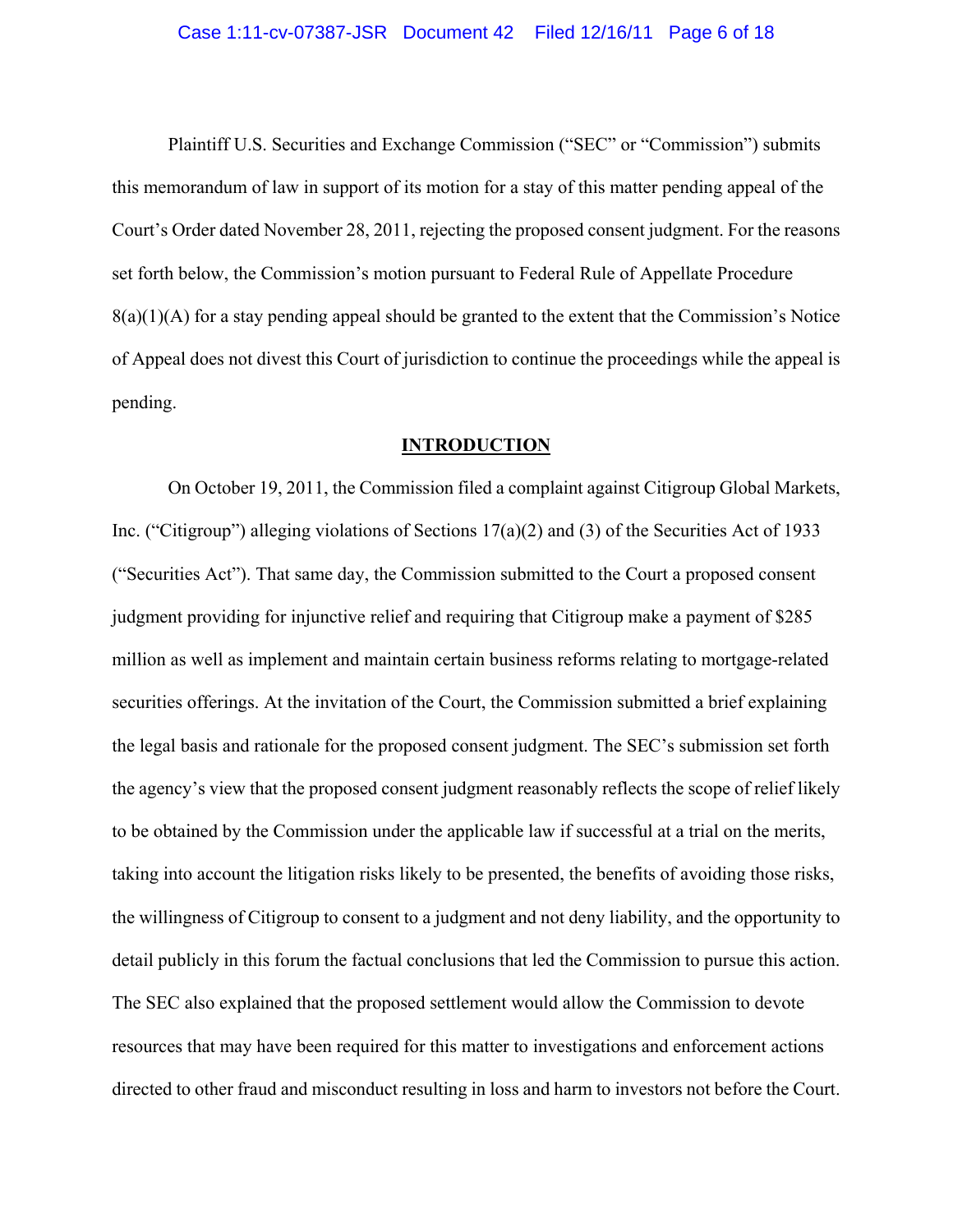# Case 1:11-cv-07387-JSR Document 42 Filed 12/16/11 Page 7 of 18

The Court rejected the proposed consent judgment. In particular, the Court ruled that the proposed consent judgment was not fair, adequate, reasonable, or in the public interest because it relied on "allegations unsupported by any proven or acknowledged facts whatsoever." Op. at 14. Yesterday, the Commission filed a notice of appeal seeking appellate review of this Court's ruling rejecting the proposed consent judgment. To the extent that the Commission's notice of appeal does not divest this Court of jurisdiction to continue the proceedings while the appeal is pending, the Commission requests that the Court stay the proceedings until the Second Circuit resolves the appeal because the Commission has "some possibility of success" on appeal and "the balance of hardships tips decidedly in [its] favor." *Thapa v. Gonzalez*, 460 F.3d 323, 336 (2d Cir. 2006).

First, the Court erred in requiring an adjudication or admission of certain facts as a condition for the entry of the proposed consent judgment. The Supreme Court has for decades approved the entry of consent judgments containing injunctive relief without the adjudication or admission of facts, and even in the face of a defendant's explicit denial of relevant facts. *See*, *e.g.*, *Swift & Co. v. United States*, 276 U.S. 311 (1928) (refusing to vacate consent judgment containing injunctive relief entered despite defendant's denial of the material allegations of the complaint). The Second Circuit has stated that the process of evaluating a proposed settlement cannot "tur[n] into a trial or a rehearsal of the trial." *City of Detroit v. Grinnell Corp.*, 495 F.2d 448, 462 (2d Cir. 1974). Indeed, this Court has entered consent judgments without proven or admitted facts. *See*, *e.g.*, *F.T.C. v. Diet Coffee, Inc.*, No. 1:08-cv-00094-JSR (S.D.N.Y. Jan. 10, 2008) (providing that defendant agrees to entry of order "without admitting the allegations of the Commission's Complaint"). Other district courts routinely do the same. *See*, *e.g.*, *Alaska ex rel. Atty Gen. Botelho v. Hoffman-La Roche Inc.*, No. Civ. A. 01 1583, 2001 WL 1230932, at \*1 (D.D.C. Aug. 3, 2001) (entering consent judgment that included injunctive relief "without trial or adjudication of any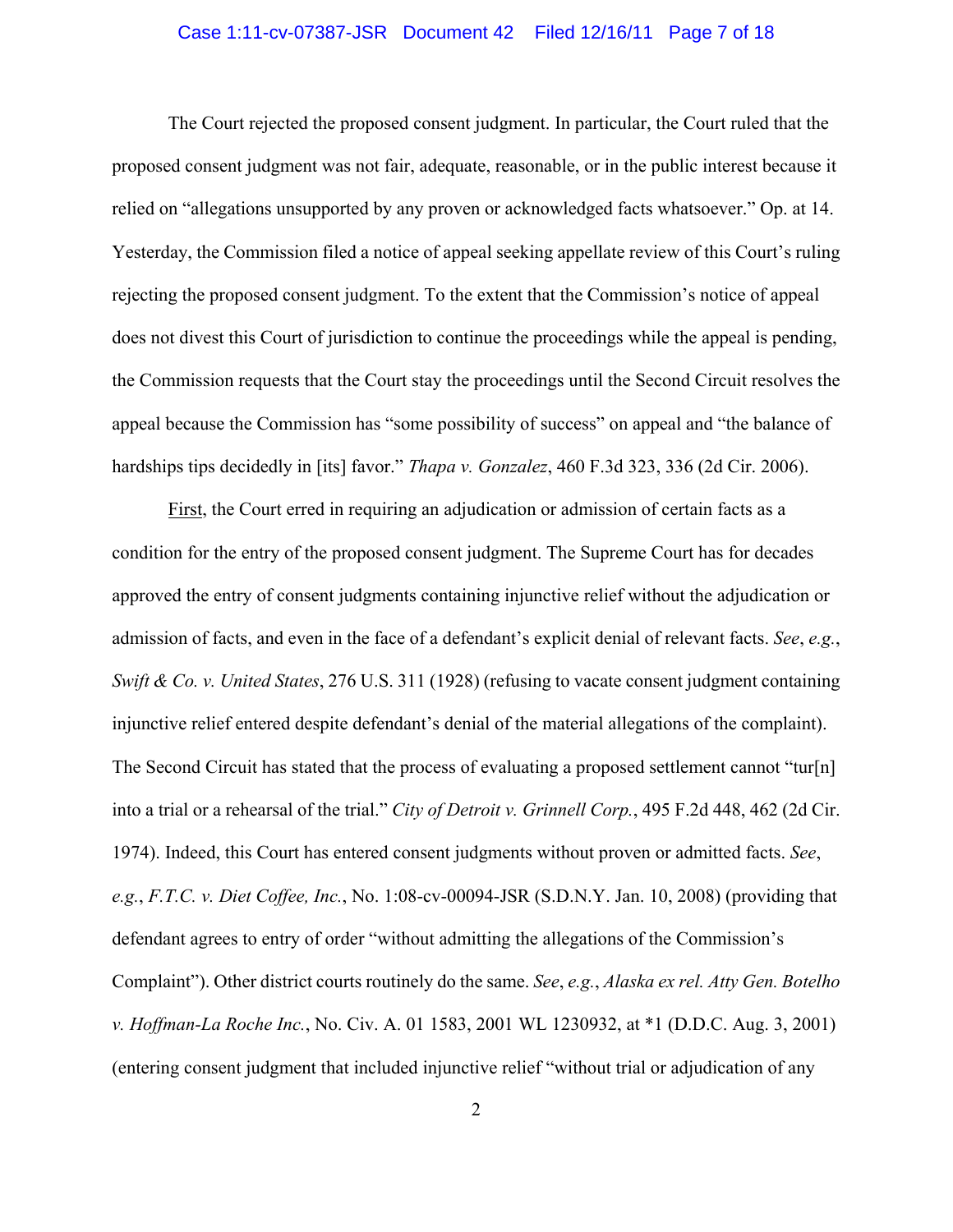## Case 1:11-cv-07387-JSR Document 42 Filed 12/16/11 Page 8 of 18

issues of fact or law"); *F.T.C. v. Wilcox*, 926 F. Supp. 1091, 1102 (S.D. Fla. 1995) (noting that consent judgment containing injunction was entered despite the fact that "no issue of law or fact was ever adjudicated"); *Oregon ex rel. Lane v. Lane Memorial Gardens*, Civ. A. No. 89-110, 1989 WL 61147, at  $*1$  (D. Or. Jan. 31, 1989) (consent decree including injunctive relief entered "without trial or adjudication of any issue of law or fact, before the taking of any testimony at trial, without the admission of liability of any wrongdoing, violations of law, or allegations in plaintiff's complaint"). Given the well-established practice that these authorities reflect, the Commission is likely to prevail on its claim that the Court erred in rejecting the proposed consent judgment in the absence of an adjudication or admission of certain facts. At a minimum, the Commission has shown "some possibility" of success on appeal.

Second, a stay of these proceedings is appropriate because "the balance of hardships" in the absence of a stay tips decidedly in the Commission's favor. The resolution of this matter under the proposed consent judgment would have allowed the Commission to devote resources required for this action to investigations and enforcement activities directed to other securities law violations for the benefit of additional investors. It is those investors who suffer harm if the Commission is required to divert resources to the litigation of this matter while the appeal is pending. In addition, if this action is not stayed, the Commission may lose permanently the benefits of the proposed settlement and be forced to incur the risks and costs of this litigation avoided by the proposed consent judgment. This tips the balance of hardships in favor of a stay pending appeal.

#### **BACKGROUND**

The Commission filed a detailed complaint against Citigroup on October 19, 2011, alleging that Citigroup violated Sections 17(a)(2) and (3) of the Securities Act by making material misrepresentations in connection with a collateralized debt obligation ("CDO") transaction that it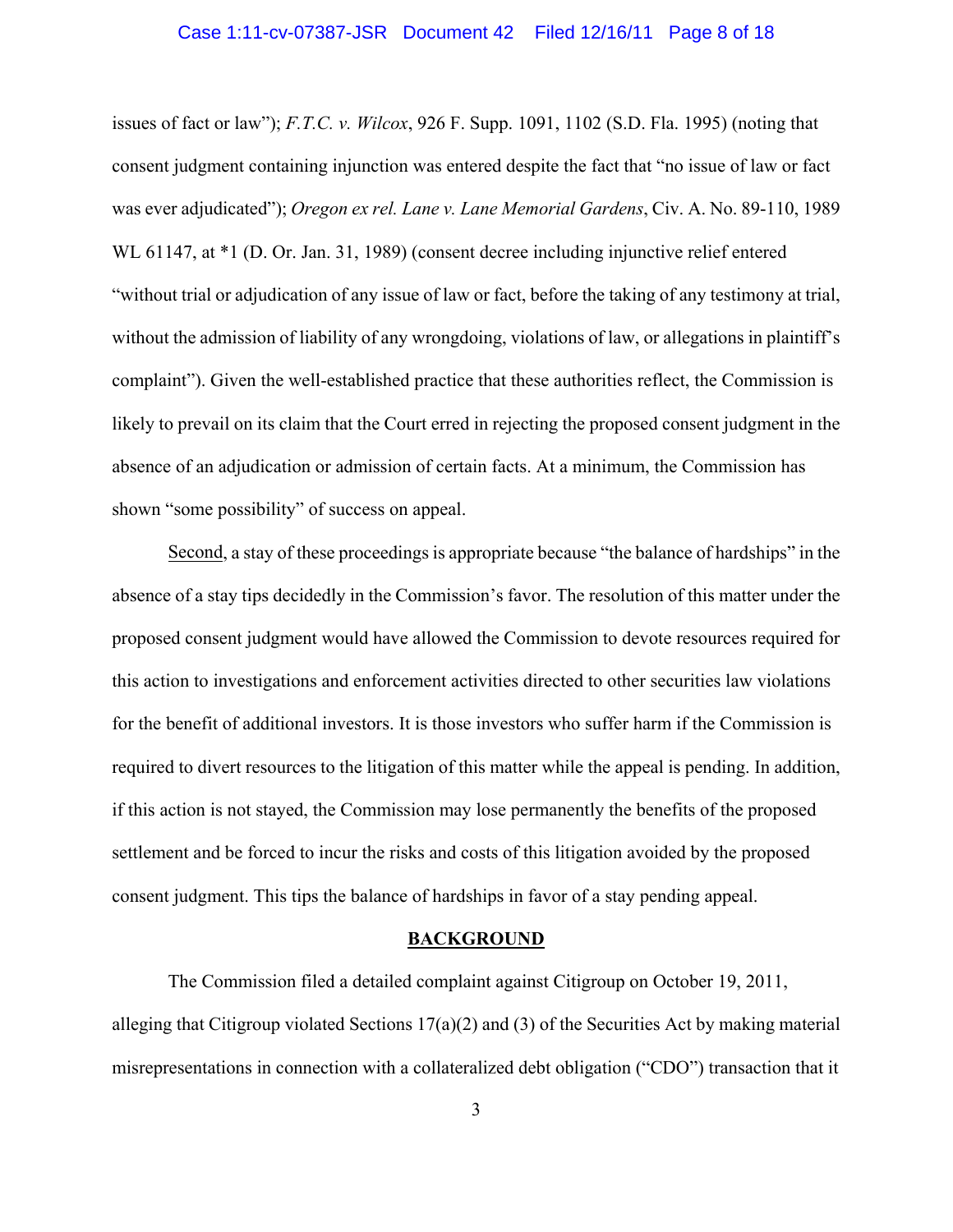# Case 1:11-cv-07387-JSR Document 42 Filed 12/16/11 Page 9 of 18

structured and marketed. In particular, the complaint alleged that Citigroup represented that the portfolio of assets in the CDO would be selected by an independent manager, but did not disclose to investors that Citigroup actually exerted significant influence over the selection of approximately half the assets and that Citigroup had taken a short position in those assets. Compl. ¶¶ 1–3. The Commission further alleged that Citigroup realized net profits of \$160 million from its transaction-related fees and the short positions that it assumed. *Id.* ¶¶ 4–5.

On the same day it filed the complaint, the Commission presented its proposed consent judgment to the Court for its approval. Under the terms of the consent judgment, Citigroup agreed: (1) to entry of an order enjoining it from violating Sections 17(a)(2) and (3) of the Securities Act; (2) to pay \$285 million (\$160 million in disgorgement, \$30 million in prejudgment interest, and a \$95 million civil penalty) into a Fair Fund that the Commission would seek to distribute to injured investors<sup>1</sup>; and (3) to undertake various steps enhancing Citigroup's processes for reviewing and approving mortgage-related securities offerings, including CDO offerings. Citigroup consented to the entry of judgment "[w]ithout admitting or denying the allegations of the complaint (except as to personal and subject matter jurisdiction)."

This Court rejected the proposed consent judgment. It ruled that the consent judgment was "neither fair, nor reasonable, nor adequate, nor in the public interest" because it "does not provide the Court with a sufficient evidentiary basis to know whether requested relief is justified under any of these standards." Or. 8. The Court held that a proposed consent judgment that asks a court to impose injunctive relief "on the basis of allegations unsupported by any proven or acknowledged

 $\frac{1}{1}$  The proposed judgment stated that the Commission "may" seek to distribute Fair Fund proceeds to injured investors. The use of the conditional "may" reflected that the Commission must obtain the Court's approval before any distributions can occur. The SEC fully intends to return the \$285 million recovered as a result of the proposed settlement to harmed investors.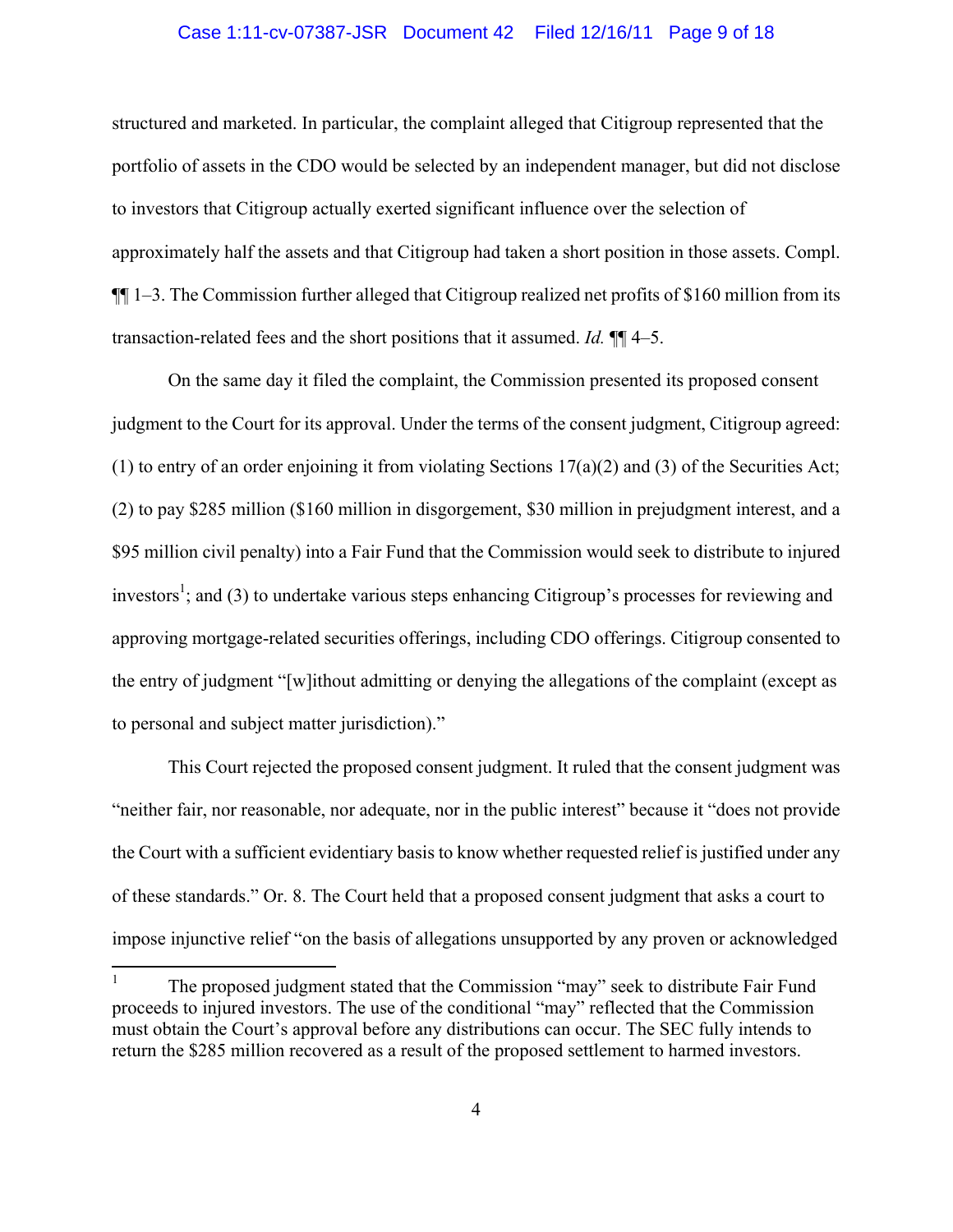#### Case 1:11-cv-07387-JSR Document 42 Filed 12/16/11 Page 10 of 18

facts whatsoever," Or. 14, cannot be approved because it does not rest on "cold, hard, solid facts, established either by admissions or by trials," Or. 15.

Having rejected the proposed consent judgment because it lacked such "proven or acknowledged facts," the Court directed the parties to prepare for trial. The Court also consolidated this matter with a parallel action brought against a Citigroup employee, *SEC v. Stoker*, No. 11 Civ. 7388 (JSR), adopted the *Stoker* case management order for this case, and ordered the Commission and Citigroup "to be ready to try this case on July 16, 2012." Or. 15. Any dispositive motions must be filed by December 16, 2011 in the *Stoker* case and by January 3, 2012 in the *Citigroup* case. Oral argument on the *Stoker* matter is set for January 25, 2012, while oral argument on the *Citigroup* mater is set for February 6, 2012. The Court ordered that all depositions and discovery must be completed by April 30, 2012.

The Commission yesterday filed its notice of appeal from the Court's order. The Commission will seek expedited review of its appeal.

#### **ARGUMENT**

# **I. The Filing Of The Notice of Appeal Divests This Court Of Jurisdiction.**

The "filing of a notice of appeal is an event of jurisdictional significance—it confers jurisdiction on the court of appeals and divests the district court of its control over those aspects of the case involved in the appeal." *Griggs v. Provident Consumer Discount Co.*, 459 U.S. 56, 58 (1982) (per curiam); *New York State NOW v. Terry*, 886 F.2d 1339, 1350 (2d Cir. 1989) (stating that a notice of appeal "divests the district court of jurisdiction respecting the questions raised and decided in the order that is on appeal"). In this instance, the issue on appeal is whether the parties' request to resolve the case through a consent judgment—and avoid the cost and uncertainties of litigation, including the process of trial preparation—should have been approved. *Cf. Abrahams v.*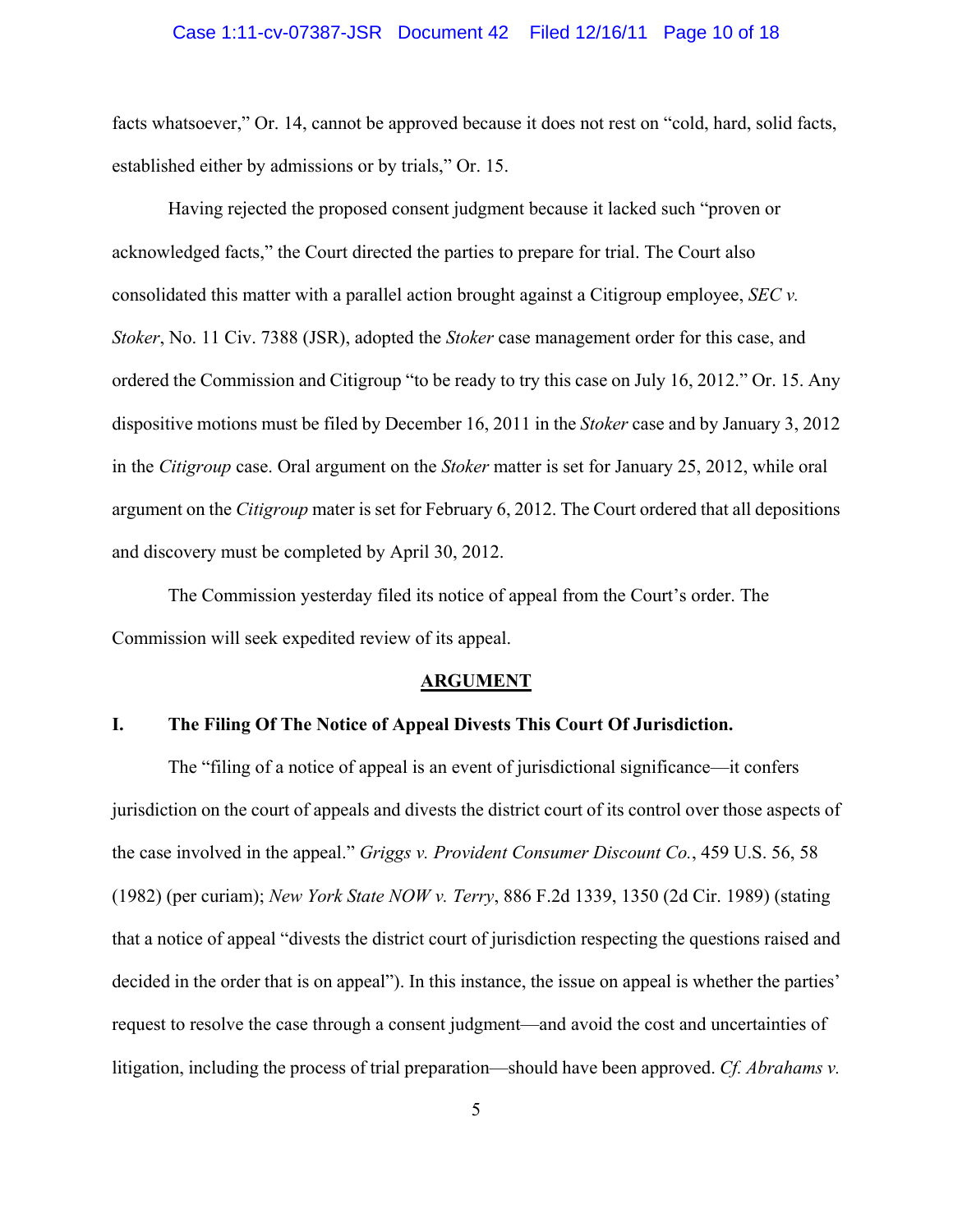*Inc. Vill. of Hempstead*, 390 F. App'x 4, 5 (2d Cir. 2010) (unpublished) (holding that a district court lacked jurisdiction to dismiss a complaint for failure to prosecute while an appeal was pending to determine whether a defendant had qualified immunity). Thus, the parties' wish to resolve the dispute on mutually agreeable terms, precluding a proceeding that would otherwise continue, is the central issue on appeal. Accordingly, the Commission believes that the filing of its Notice of Appeal divests the Court of jurisdiction over the proceedings while its appeal is pending.

# **II. To The Extent This Court Retains Jurisdiction, A Stay Of These Proceedings Pending Appeal Is Warranted.**

 The Second Circuit has held that the decision whether to stay a proceeding pending an interlocutory appeal requires consideration of three factors: (1) the likelihood of success on appeal; (2) whether irreparable injury will be sustained absent a stay; and (3) whether a stay will injure the non-appellant or the public. *In re World Trade Center Disaster Site Litig.*, 503 F.3d 167, 170 (2d Cir. 2007); *Thapa*, 460 F.3d at 334–35; *Mohammed v. Reno*, 309 F.3d 95, 101 (2d Cir. 2002). These interrelated factors are assessed on a sliding scale, and "more of one excuses less of the other." *Mohammed*, 309 F.3d at 101 (internal quotation marks omitted). Thus, "the necessary level or degree of possibility of success will vary according to the court's assessment" of the other factors. *Thapa*, 460 F.3d at 334 (internal quotation marks omitted). Only "some possibility" of success on appeal is sufficient to justify a stay where "the balance of hardships tips decidedly in favor" of the party seeking the stay. *Id.* at 336.

 The application of these factors to the case at bar supports the stay of these proceedings pending appeal. We are unaware of any court that has ever before required that "proven or acknowledged facts" be established as a condition to the approval of a proposed consent judgment submitted by a federal government agency. The consistent practice of other courts approving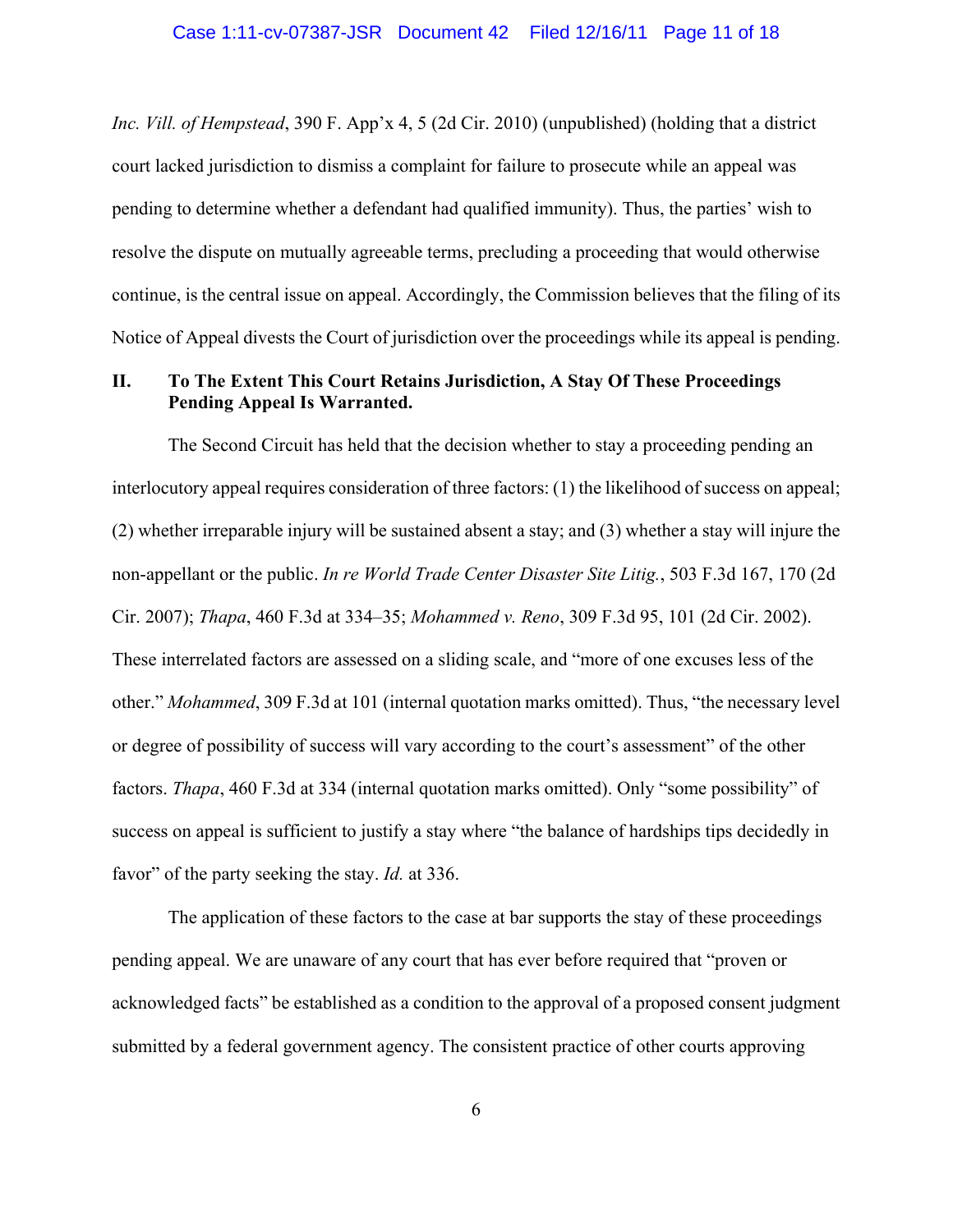## Case 1:11-cv-07387-JSR Document 42 Filed 12/16/11 Page 12 of 18

consent judgments that provide for injunctive relief and do not rest on "proven or acknowledged facts" suggests "some possibility," if not a likelihood, that the Commission will prevail on appeal. At the same time, the Commission and the investors it protects will be substantially and irreparably injured in the absence of a stay in that the Commission will be forced to commit resources to the litigation of this matter rather than to other enforcement matters benefitting additional investors. Citigroup has not asserted that it will be prejudiced by a stay, nor would such a stay negatively impact the public. Accordingly, the Commission respectfully submits that a stay of this proceeding pending resolution of the Commission's appeal should be entered.

## **A. The Commission's appeal has a sufficient possibility of success on appeal.**

The first factor – likelihood of success on appeal – weighs in favor of a stay pending appeal. The Second Circuit avoided "setting too high a standard" for the "likelihood of success" factor because "the trial judge is being asked to assess the likelihood that the ruling just made will be rejected on appeal." *Mohammed*, 309 F.3d at 101. Where, as here, an appeal "presents an issue of first impression" over which the "Court of Appeals may disagree" with this Court, "that reason alone" demonstrates a possibility of success. *Jock v. Sterling Jewelers, Inc.*, 738 F. Supp. 2d 445, 446 (S.D.N.Y. 2010) (Rakoff, J.).

The Commission's mission is to protect investors, and the proposed settlement accomplished that mission because Citigroup disgorged all its ill-gotten gains and agreed to a penalty that was more than half of the maximum that the Commission could have obtained at trial under the applicable statute (\$95 million, as compared with \$160 million). In other words, the proposed resolution here – including the injunctive relief – reasonably reflects the relief that the Commission would likely recover were it to prevail in litigation of this matter. The Commission made the reasonable judgment that expending additional resources to attempt to obtain an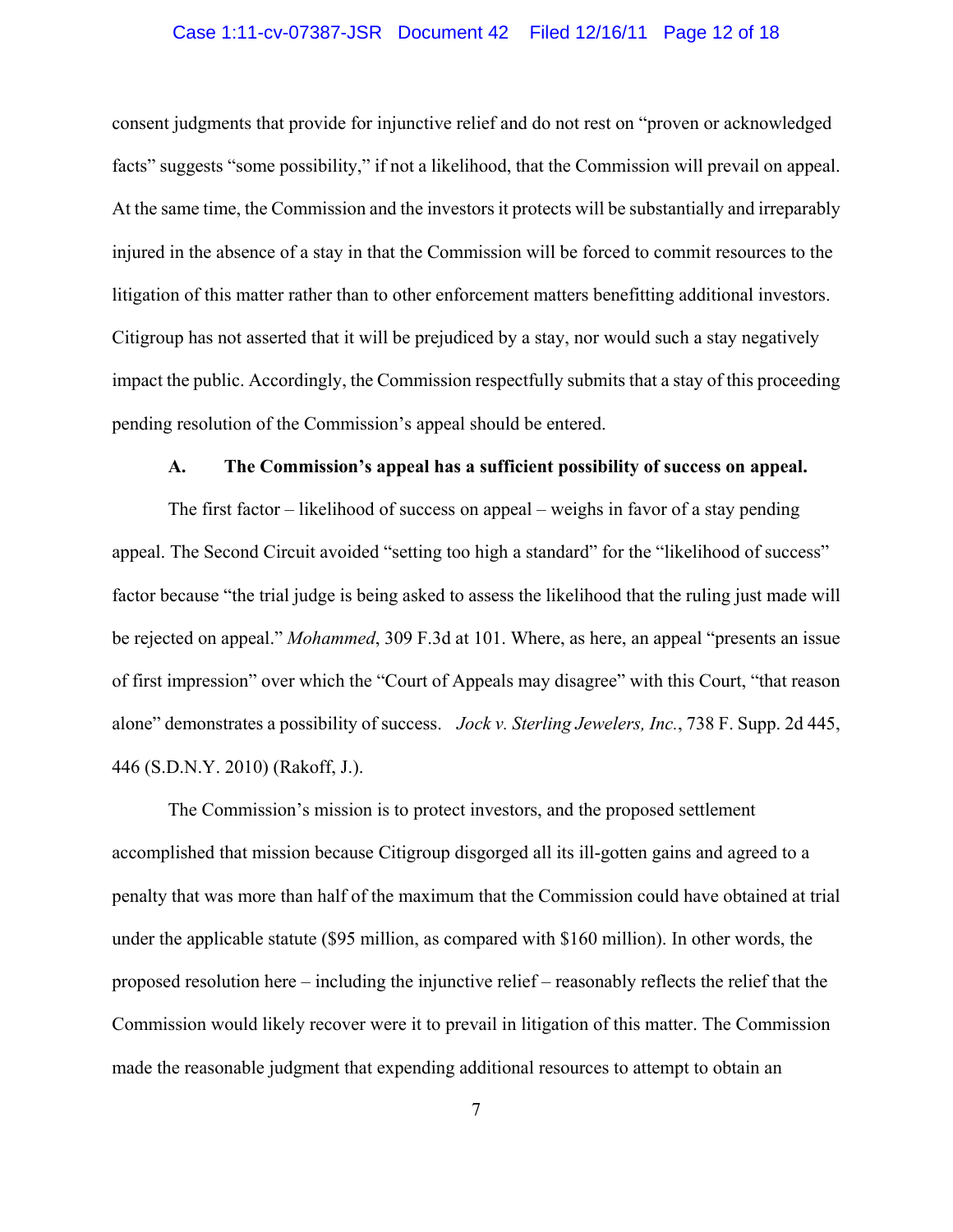## Case 1:11-cv-07387-JSR Document 42 Filed 12/16/11 Page 13 of 18

adjudication of the facts is not justified in light of the adequacy of the relief obtained, the litigation risks associated with trial, and the need to devote those resources to other matters.

At the same time, the public was adequately informed about Citigroup's misconduct. The Commission, after a thorough investigation, authorized the filing of a detailed complaint describing Citigroup's misconduct. Citigroup has not contested those allegations in this proceeding. Furthermore, the Commission submitted two memoranda to the Court explaining the Commission's reasons for entering the settlement.

Given this record, the Commission is likely to prevail on appeal because the Court's ruling conflicts with three long-standing principles and practices concerning consent judgments entered into by federal agencies: (1) the well-established and oft-approved practice of federal agencies entering into consent judgments providing for injunctive relief in which defendants do not admit to the allegations in the complaint; (2) the federal policy favoring settlements by consent judgment; and (3) the strong deference afforded to federal agencies presenting proposed consent judgments for approval. $^{2}$ 

# **1. Established practice**

 For nearly a century, courts have approved consent judgments providing for injunctive relief in government enforcement actions notwithstanding the absence of an adjudication or admission of the material factual allegations of the complaint. *Swift,* 276 U.S. at 327; *United States* 

 $\frac{1}{2}$  The Commission believes that the Court's decision is a reviewable interlocutory order pursuant to §28 U.S.C. 1292(a)(1). *Carson v. American Brands, Inc.*, 450 U.S. 79, 89 (1981); *State of New York v. Dairylea Coop., Inc.*, 698 F.2d 567, 570 (2d Cir. 1983). The Commission alternatively will seek a writ of mandamus so that in the event that the Second Circuit concludes that it lacks jurisdiction under Section 1292(a)(1), the order nevertheless will be reviewable. *In re City of New York*, 607 F.3d 923, 939–40 (2d Cir. 2010), quoting *Cheney v. U.S. Dist. Ct. for D.C.*, 542 U.S. 367, 380–81 (2004) (stating the standards for issuance of a writ of mandamus)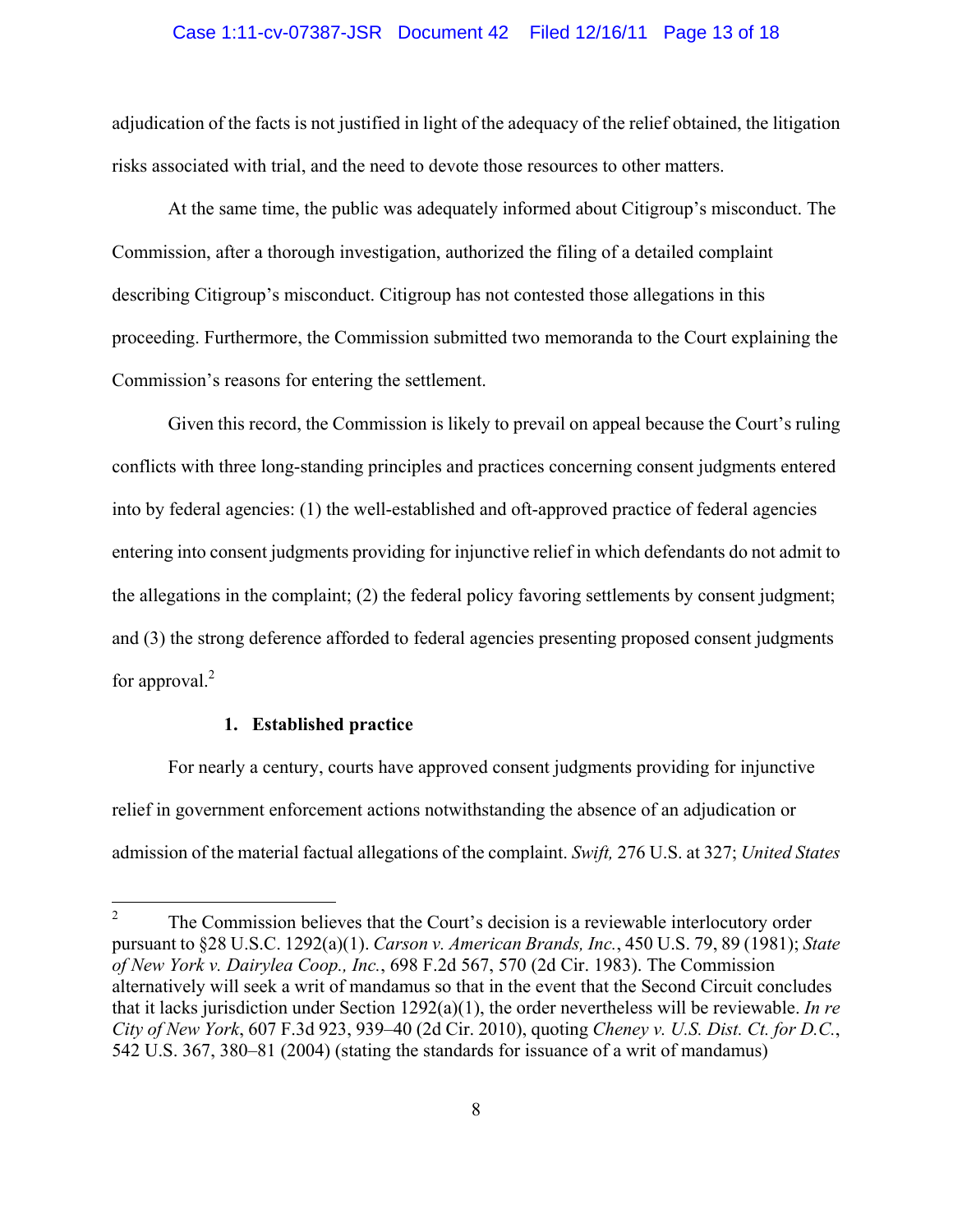*v. Microsoft*, 56 F.3d 1448, 1461 (D.C. Cir. 1995). The entry of consent judgments providing for injunctive relief without admissions is a frequent occurrence across the public law spectrum. *E.g.*, *United States v. Lexington-Fayette Urban County Gov't*, 591 F.3d 484, 486 (6th Cir. 2010) (Clear Water Act); *Rodrigues v. Herman*, 121 F.3d 1352, 1354 (9th Cir. 1997) (ERISA); *Microsoft*, 56 F.3d at 1461 (Sherman Act); *United States v. AT&T*, 552 F. Supp. 131, 143, 211 (D.D.C. 1982), *aff'd sub nom. Maryland v. United States*, 460 U.S. 1001 (1983) (Sherman Act; breakup of AT&T). They are so much the norm that *Black's Law Dictionary* has defined a "consent decree" as a judgment "whereby the defendant agrees to stop alleged illegal activity without admitting guilt or wrongdoing," Black's Law Dictionary 410 (6th ed. 1990), and the leading civil procedure treatise states that the "central characteristic of a consent judgment is that the court has not actually resolved the substance of the issues presented," 18A Wright and Miller, *Federal Practice and Procedure* § 4443, at 256–57 (2d ed. 2002). Indeed, federal courts, including this one, have approved consent judgments in which defendants expressly *deny* liability without any suggestion that such a practice contravenes the public interest. *E.g.*, *United States v. New Puck, LP*, No. 1:04-cv-05449-JSR, at 2 (S.D.N.Y. Jul. 14, 2004) (Americans with Disabilities Act); *United States v. Delta Dental Plan of Arizona*, *Inc*., 1995 U.S. Dist. Lexis 9752, at \*1 (D. Ariz. May 19, 1995) (Sherman Act). Likewise, the Commission should not be required to forgo settlements that otherwise provide substantial relief – including the return of funds to investors and a requirement that important business reforms be implemented and maintained – in the absence of an admission by the defendant.

# **2. Federal policy favoring consent judgments**

 Rejecting settlements in the absence of adjudicated or admitted facts cuts against the "strong federal policy favoring the approval and enforcement of consent decrees." *SEC v. Wang*,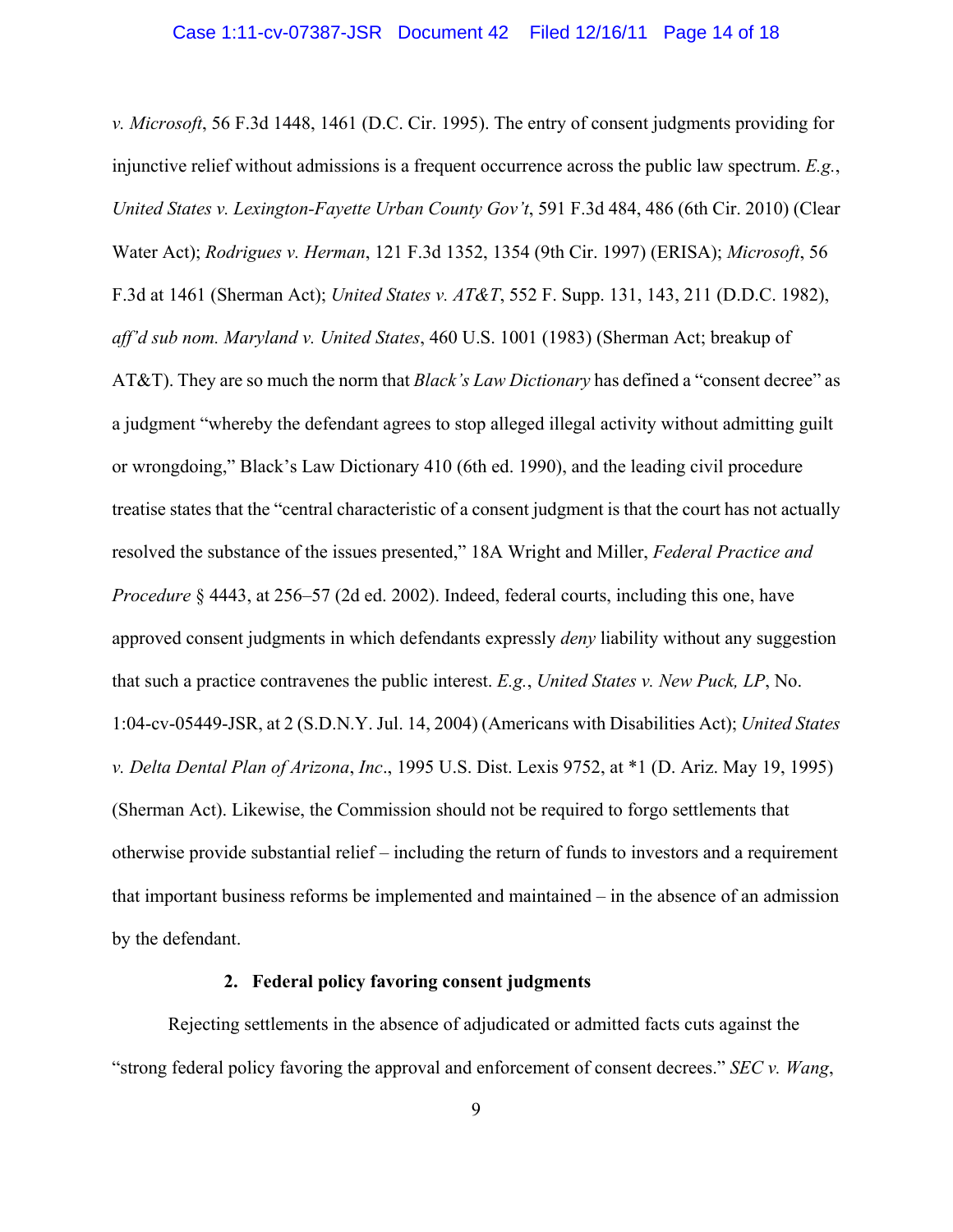## Case 1:11-cv-07387-JSR Document 42 Filed 12/16/11 Page 15 of 18

944 F.2d 80, 85 (2d Cir. 1991). The Supreme Court has long endorsed the use and entry of consent judgments, which like all settlements, embody a compromise that preserves the resources of the courts and the parties, who "save themselves the time, expense, and inevitable risk of litigation." *E.g.*, *United States v. Armour & Co.*, 402 U.S. 673, 681 (1971); *Swift*, 276 U.S. at 324–27. The preservation of resources is particularly important when federal agencies like the Commission are involved: the Commission is able to "conserve its own and judicial resources" while still obtaining disgorgement, penalties, and other remedies that ultimately benefit investors. *SEC v. Clifton*, 700 F.2d 744, 748 (D.C. Cir. 1983).

### **3. Appropriate deference to a federal agency**

The rule announced in the Court's order does not afford the Commission the strong deference owed "to the government agency that has negotiated and submitted the proposed judgment." *SEC v. Randolph*, 736 F.2d 525, 529 (9th Cir. 1984). Judicial review of proposed consent judgments is to be limited, and "[u]nless a consent decree is unfair, inadequate, or unreasonable, it ought to be approved." *Wang*, 944 F.2d at 85 (internal quotation marks omitted). The court's role is not to decide "whether the settlement is one which the court itself might have fashioned, or considers as ideal," *United States v. Cannons Eng'g* Corp., 899 F.2d 79, 84 (1st Cir. 1990), or to withhold approval unless it determines that "this is the best possible settlement that could have been obtained," *United States v. Akzo Coatings of Am., Inc.*, 949 F.2d 1409, 1436 (6th Cir. 1991).

Review is limited, in significant part, because the deference owed to agencies has a constitutional dimension. As with all federal agencies, the Commission's decision to investigate, to prosecute, and to settle is solely an executive function. *Heckler v. Chaney*, 460 U.S. 821, 831 (1985). Agencies, such as the Commission, "must not only assess whether a violation has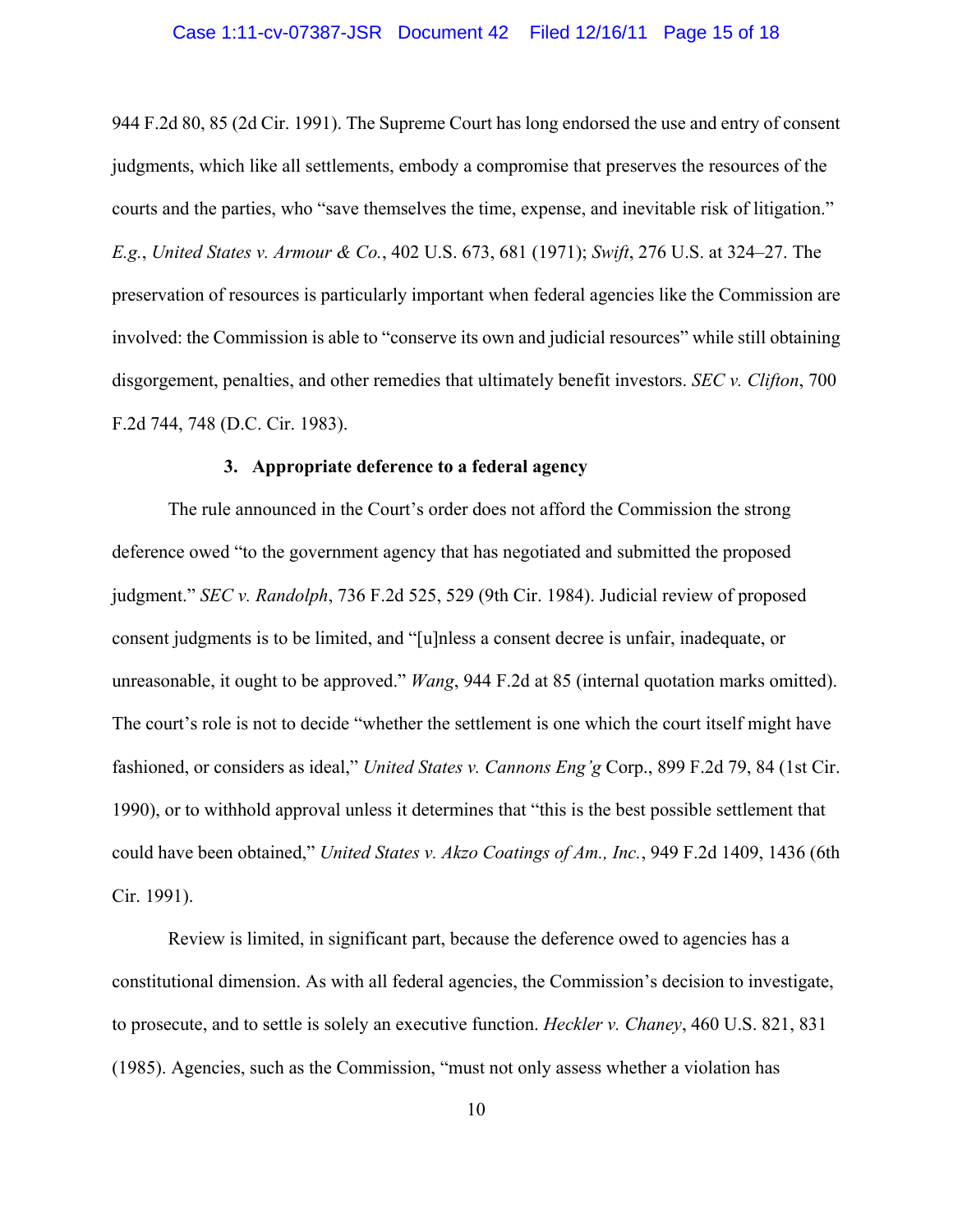# Case 1:11-cv-07387-JSR Document 42 Filed 12/16/11 Page 16 of 18

occurred, but whether agency resources are best spent on this violation or another, whether the agency is likely to succeed if its acts," and whether the certain benefits for investors obtained through settlement outweigh the costs and risks posed by trial. *Id.* at 831–32. The Court's order usurps the Commission's ability to allocate its resources, to mitigate litigation risk, and to obtain substantial benefits for investors in the exercise of its best and reasonable judgment. *See Microsoft*, 56 F.3d at 1457 (in denying a proposed consent decree, a district judge "impermissibly arrogated to himself the President's role 'to take care that the laws be faithfully executed'"); *Board of Trade v. SEC*, 883 F.2d 525, 531 (7th Cir. 1989) ("Judges can make allocative decisions only by taking over the job of planning the agency's entire agenda, something neither authorized by statute nor part of their constitutional role.").

Judicial review, of course, is not a mere rubber stamp. A court may reject a proposed consent judgment if, for instance, it disregards applicable federal or state law or if the decree would impose an unreasonable burden on judicial resources. *E.g.*, *St. Charles Tower, Inc. v. Kurtz*, 643 F.3d 264, 268 (8th Cir. 2011) (rejecting a proposed consent judgment because the parties, in essence, agreed to violate local zoning laws); *In re United States*, 503 F.3d 638, 641 (7th Cir. 2007) (noting that a judge may reject a proposed consent decree "if implementing the decree would create a drain on judicial resources"). But a settlement should not be rejected because it does not include "proven or acknowledged facts," Or. 14, even though the settlement obtains a substantial portion of what the Commission could have obtained at trial while eliminating all litigation risk.

In sum, the Court should grant the stay because the Commission has demonstrated some possibility of success on a substantial "issue of first impression" over which the "Court of Appeals may disagree" with this Court. *Thapa*, 460 F.3d at 336; *Jock*, 738 F. Supp. 2d at 446.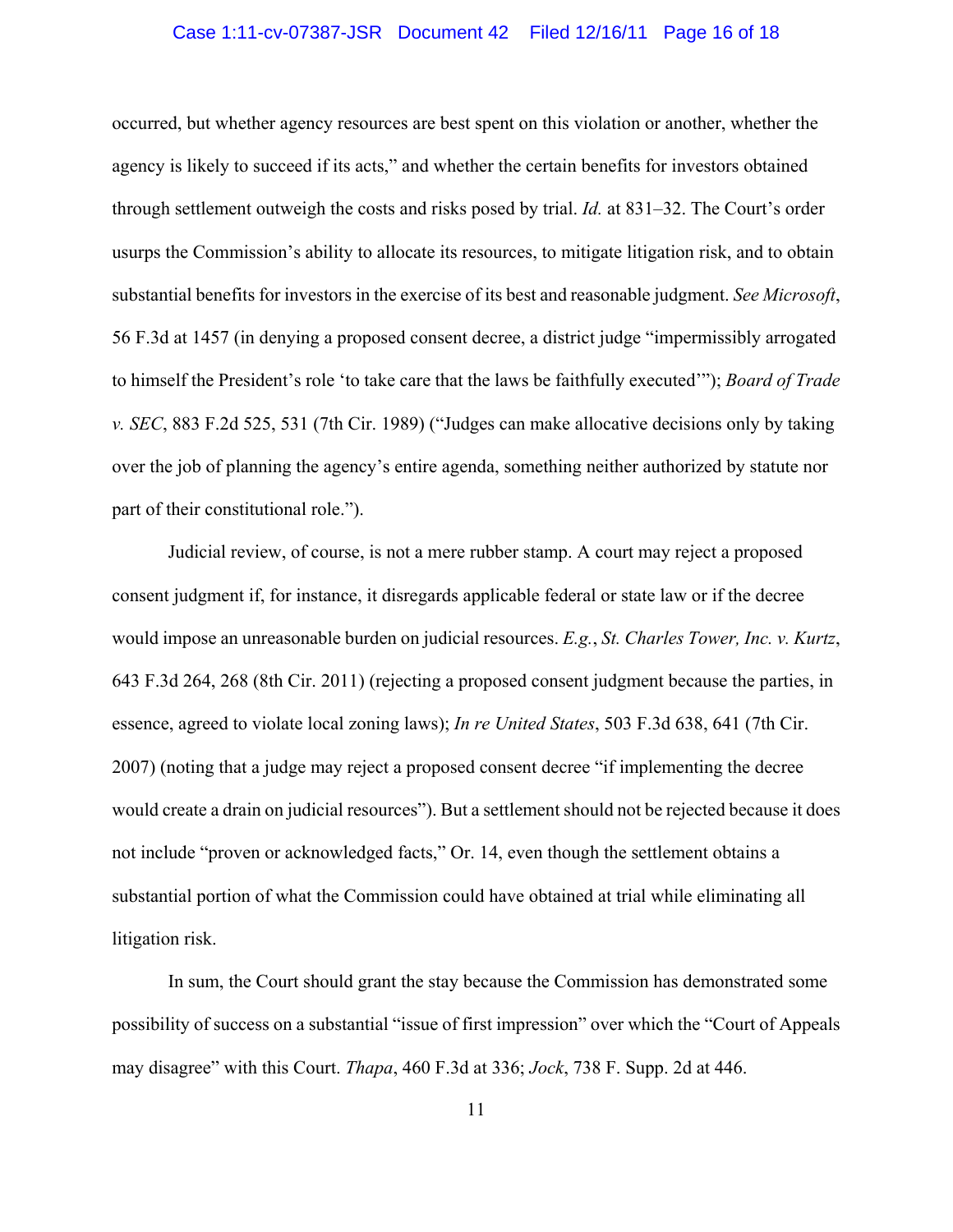# **B. The Commission and investors it protects will suffer irreparable harm absent a stay.**

A failure to enter a stay of this matter pending appeal will irreparably injure the Commission and the investors that it protects. As the courts have recognized, the administration of an enforcement program by a federal regulatory agency requires the prioritization and allocation of resources. *Board of Trade*, 883 F.2d at 531 ("Agencies must compare the value of pursuing one case against the value of pursuing another; declining a particular case hardly means that the SEC's lawyers and economists will go twiddle their thumbs; case-versus-case is the daily tradeoff."). Here, the absence of a stay will require the Commission to allocate substantial resources to the litigation of this matter, rather than to additional matters seeking to protect yet more investors. Even with an expedited appeal process, which the Commission will seek, the Commission must immediately begin preparing for trial. It must coordinate discovery, take depositions, draft pretrial motions, and respond to dispositive motions, all of which consume resources. Moreover, if Citigroup seeks to dismiss the case, dispositive motions must be filed—and may be ruled upon—before the Second Circuit will be able to decide the Commission's appeal. A favorable Second Circuit decision reversing the November 28 order will not return the Commission to the position it previously occupied because, absent a stay, the Commission will have already committed resources to a matter that it intended to settle. *Brenntag Int'l Chems., Inc. v. Bank of India*, 175 F.3d 245, 249–50 (2d Cir. 1999). A stay pending appeal is needed to prevent that irreparable injury to the Commission's enforcement program and the investors it protects.

# **C. The balance of the equities favors a stay.**

Finally, a balancing of the equities here counsels in favor of a stay. Citigroup has not asserted that it will be prejudiced by a stay pending appeal. At the same time, staying the case